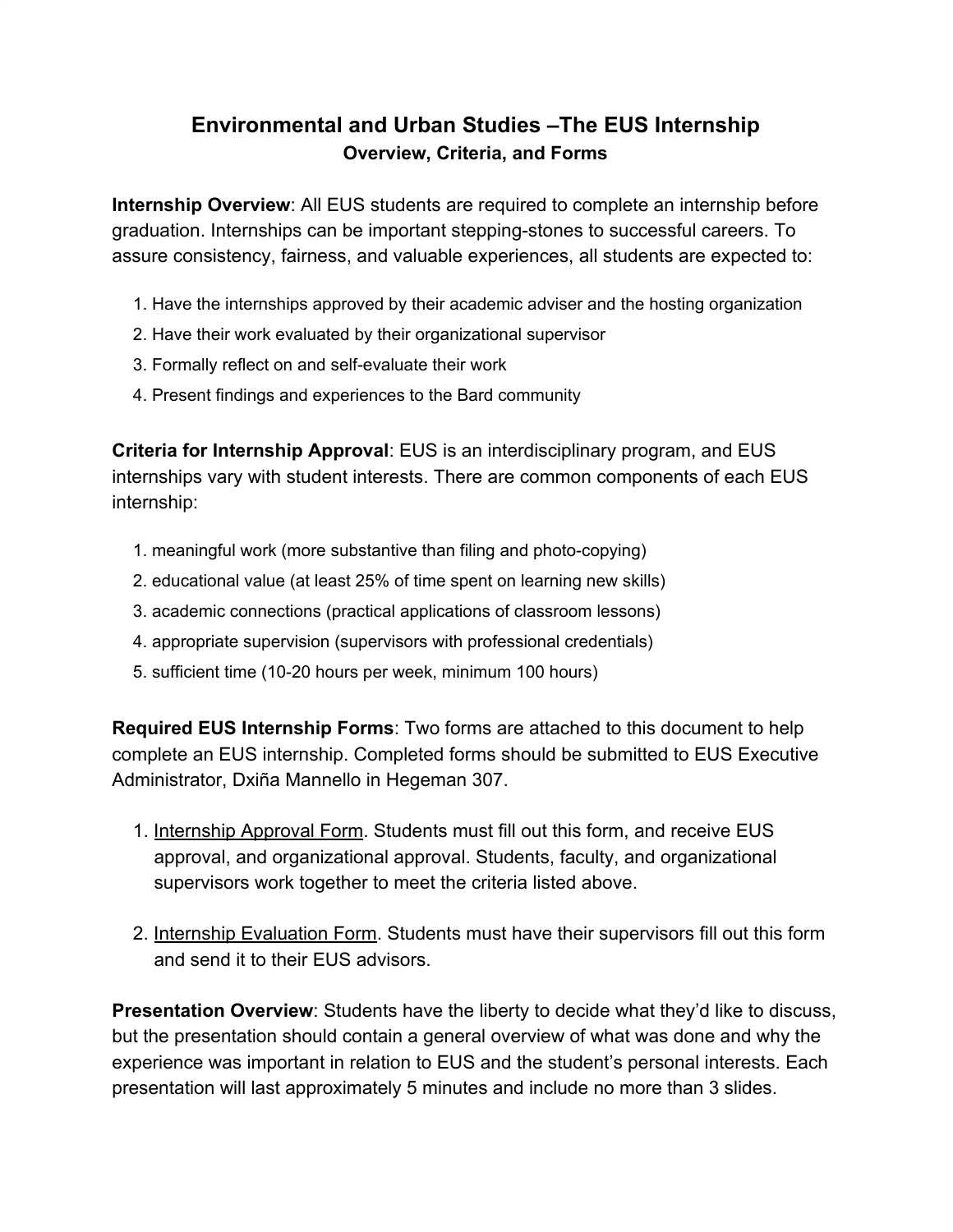## **Environmental and Urban Studies – Internship Approval Form**

### **Personal Information**

| Name:                                                                                 | Email:                      |                          | Focus Area:                 |  |  |  |
|---------------------------------------------------------------------------------------|-----------------------------|--------------------------|-----------------------------|--|--|--|
| Internship Semester:                                                                  | <b>Moderation Semester:</b> |                          | <b>Graduation Semester:</b> |  |  |  |
| <b>Internship Information</b>                                                         |                             |                          |                             |  |  |  |
| Title of Internship:                                                                  |                             | <b>Supervisor Email:</b> |                             |  |  |  |
| Hosting Organization:                                                                 |                             | <b>Supervisor Phone:</b> |                             |  |  |  |
| <b>Supervisor Name:</b>                                                               |                             | Website:                 |                             |  |  |  |
| Hours/week expected:                                                                  | Totals hours:               | Start Date:              | End Date:                   |  |  |  |
| Brief Description of work duties (at least 25% of time spent on learning new skills): |                             |                          |                             |  |  |  |

#### **Academic Connections**

Briefly describe the significance of the internship relates to your Focus Area and course of study in EUS (identify specific courses, projects, professors, & other academic work related to the internship):

How does this internship relate to your post-graduation plans and career interests?

#### **Approval**

Signature of Supervisor (host organization):\_\_\_\_\_\_\_\_\_\_\_\_\_\_\_\_\_\_\_\_\_\_\_\_\_\_\_\_\_\_\_\_\_\_\_

Print Name: \_\_\_\_\_\_\_\_\_\_\_\_\_\_\_\_\_\_\_\_\_\_\_\_\_\_\_\_\_\_\_\_\_\_\_\_\_\_\_\_\_\_\_\_\_\_\_\_\_\_\_\_\_\_\_\_\_\_\_\_

Signature of EUS Academic Adviser: \_\_\_\_\_\_\_\_\_\_\_\_\_\_\_\_\_\_\_\_\_\_\_\_\_\_\_\_\_\_\_\_\_\_\_\_\_\_\_\_